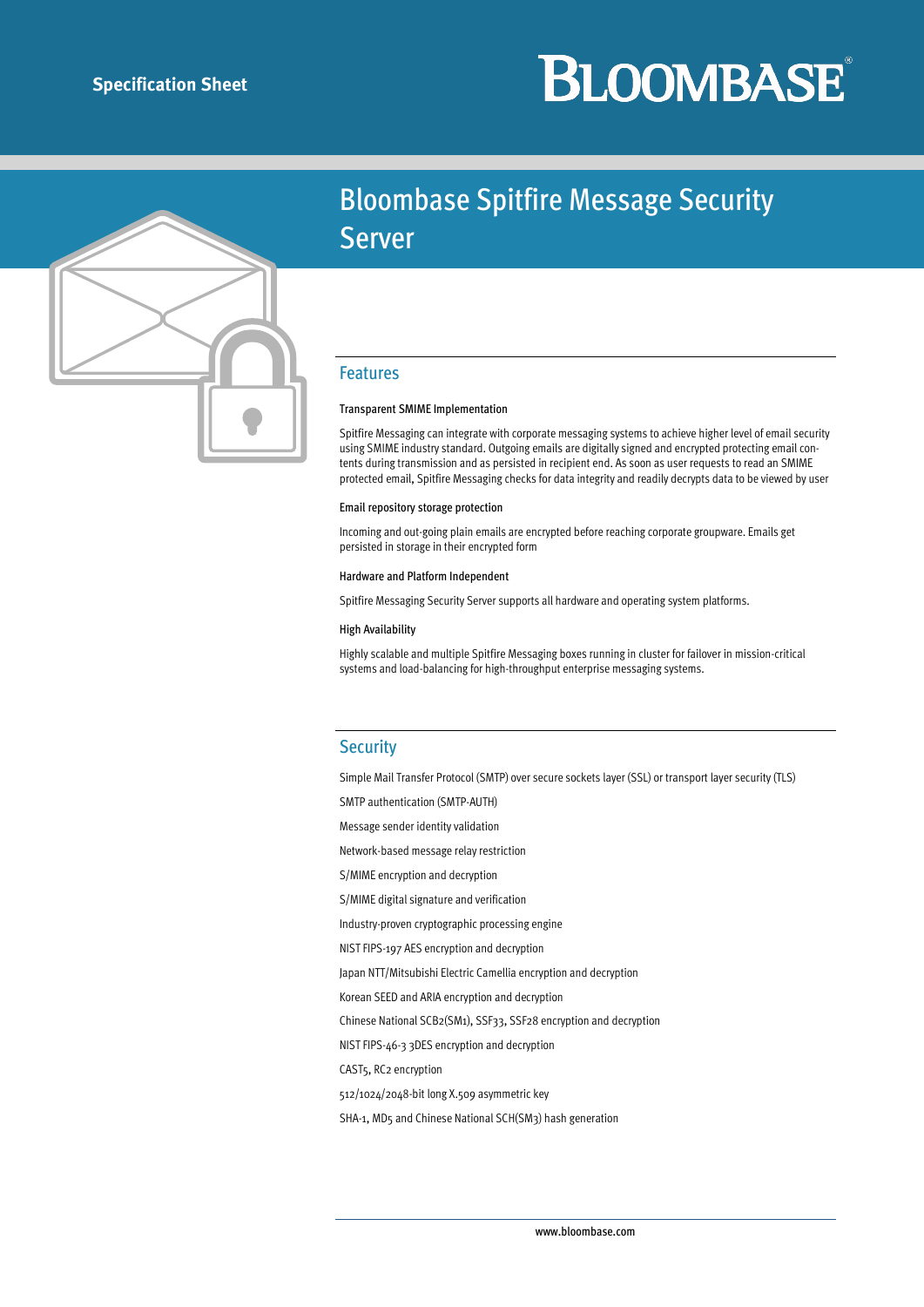# Messaging

Acts transparently as email proxy server

Supports X.400 Simple Mail Transfer Protocol (SMTP)

Supports messaging servers including Microsoft Exchange, Sun JES, IBM Lotus Notes, Sendmail, etc

Intelligent criteria based message filtering engine

High performance message processing routing engine

Network based message relay enabling/disabling email dispatch via Spitfire Messaging

#### Message Filtering Criteria

Attachment existence check Attachment filename pattern check Header existence and numeric comparison Mail attribute and value pattern check Sender address pattern check Recipient address pattern check Host and remote address and network check S/MIME encrypted and/or signed part check X.509 certificate subject check Subject pattern check Spammer blacklist and spam filter Message size check Recipient mailbox quota full check

#### Message Processing and Routing

Message header processing Message footer processing Regular expression based message content alteration Header logging Message counter Message bounce Message forward Message redirect Message resend Message stealth delivery Sender, postmaster and recipient notification Local and remote delivery Mail attribute modification S/MIME encryption and decryption S/MIME digital signing and verification Hierarchical and stacking message router Delivery status notice (DSN) bounce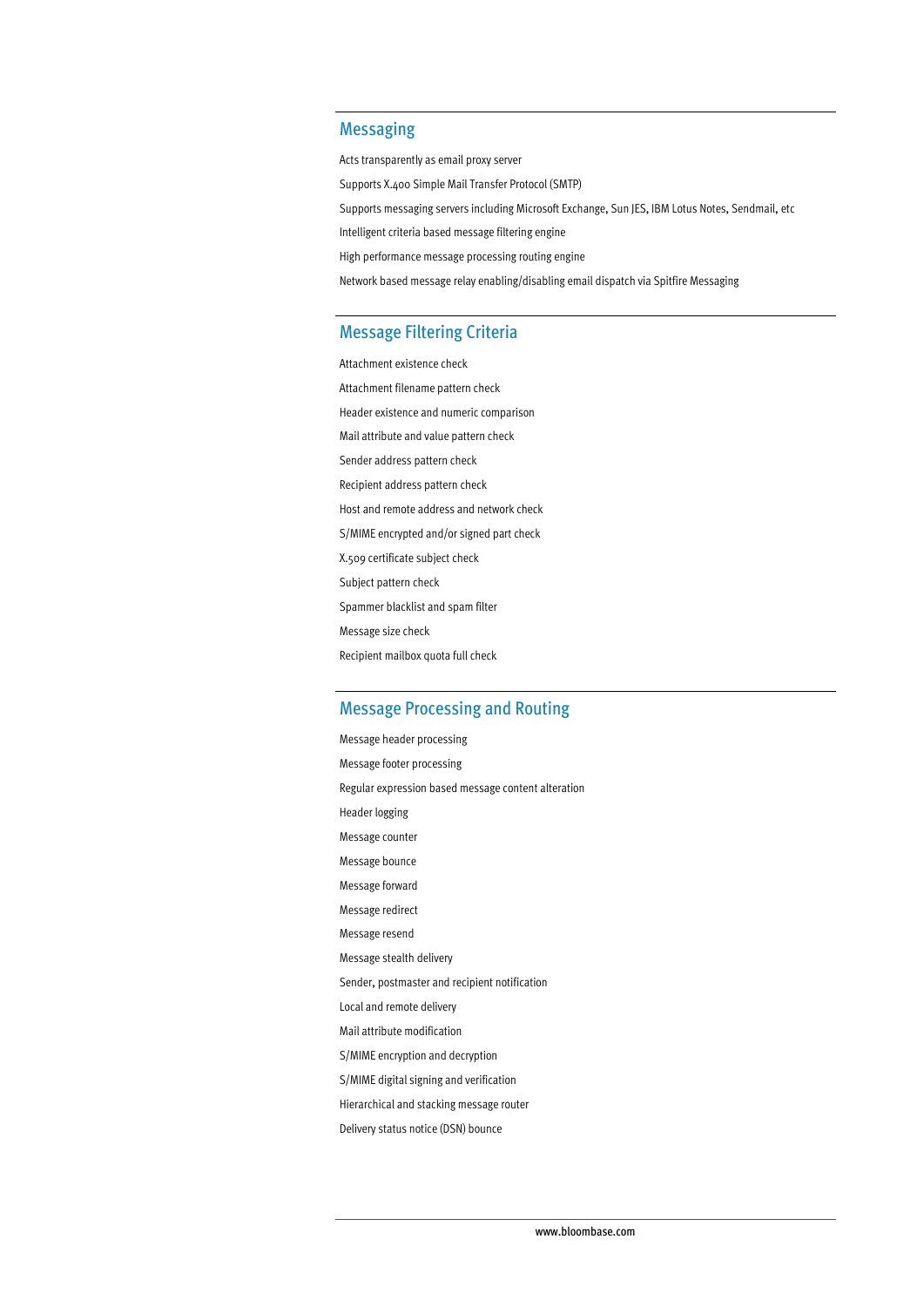#### Key Management

Multiple certificate authority (CA) support Hardware true random (optional) or software pseudo-random key generation, inquiry and deletion Built-in certificate request and revocation check (CRL/OCSP) X.509 and PKCS#12 DER and PEM key import and export Key Usage Profiling RDBMS and Generic LDAP Support and Integration Industry Standard PKCS#11 NIST FIPS-140-1 level 2 cryptographic module support (optional) Automatic Certificate Retrieval via HTTP or LDAP Certificate Validity Check Certificate Revocation Check via HTTP or LDAP Certificate Revocation List (CRL) Certificate Revocation List Distribution Point (CRLDP) Online Certificate Status Protocal (OCSP) CRL scheduled download, caching and automatic retry OCSP scheduled request, caching and automatic retry

#### Hardware Security Module Support

AEP Networks Keyper Oracle Sun Crypto Accelerator Sophos Utimaco SafeGuard CryptoServer Thales nShield HP Atalla IBM 4758 Cryptographic CoProcessor IBM eServer Cryptographic Accelerator IBM Crypto Express2 IBM CP Assist for Cryptographic Function Cavium NITROX XL Other PKCS#11 compliant hardware security modules

# Hardware Cryptographic Acceleration Support

UltraSPARC cryptographic accelerator Intel AES-NI Exar/Hifn Express DS cards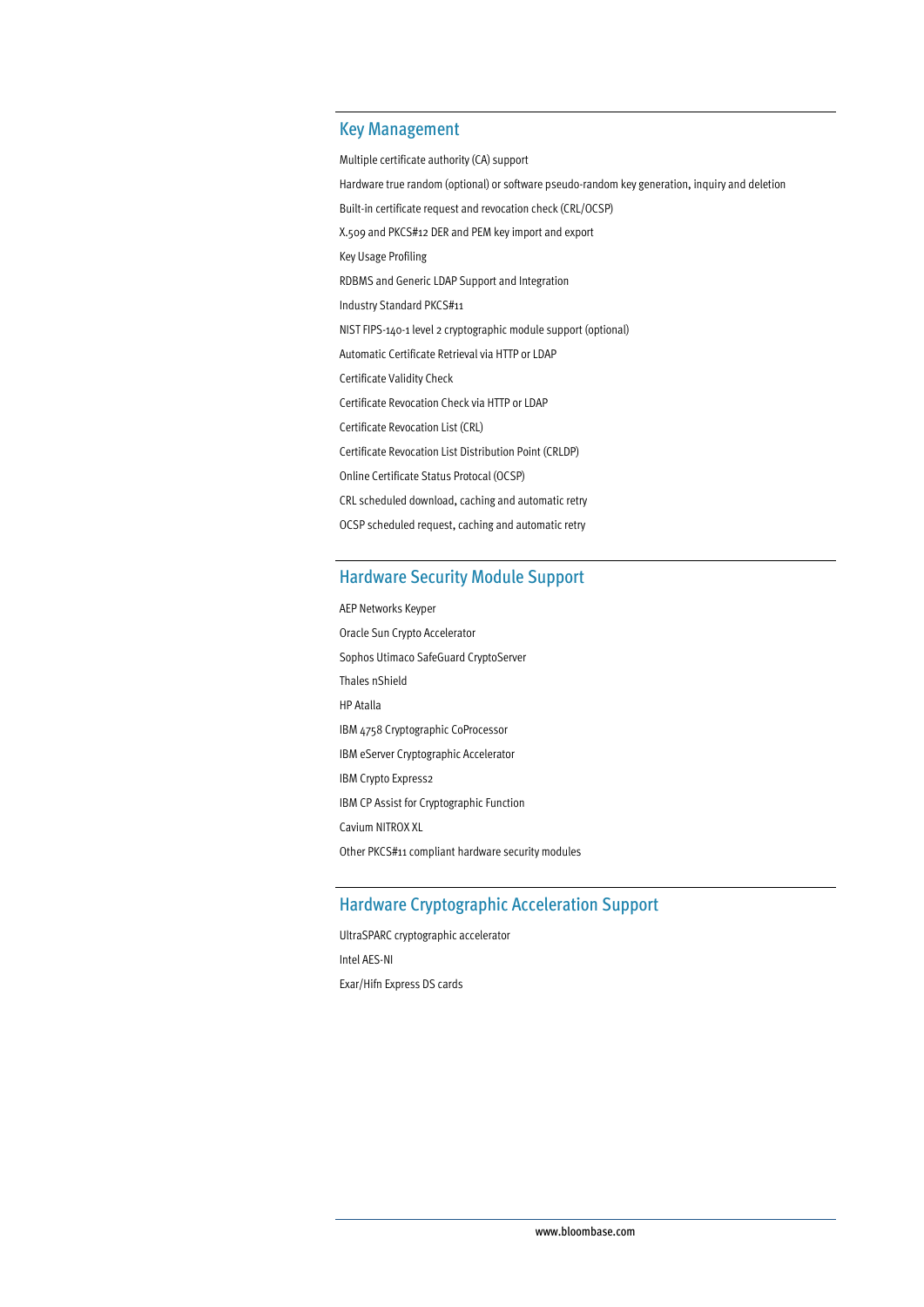# High Availability and Clustering

Stateless active-standby failover Stateful active-standby failover Stateless active-active round-robin load-balancing

Stateful active-active round-robin load-balancing

#### Standard Support and Certification

OASIS Key Management Interoperability Protocol (KMIP) support NIST FIPS 140-2 compliant Bloombase Cryptographic Module

#### Management

Web based management console Central administration and configuration User security Serial console SNMP v1, v2c, v3 syslog, auto log rotation and auto archive Heartbeat and keep alive

#### Disaster Recovery

Configurations backup and restore

FIPS-140 hardware security module recovery key or software recovery key vault for settings restoration Customer-defined recovery quorum (e.g. 2 of 5) FIPS-140 hardware security module operator key or operator pin for daily Spitfire KeyCastle operation High-availability option for active-active or active-standby operation Stateless active-standby failover

# Platform Support

Bloombase SpitfireOS Solaris HP-UX OpenVMS IBM AIX z/OS AS400 Linux Microsoft Windows Mac OS X